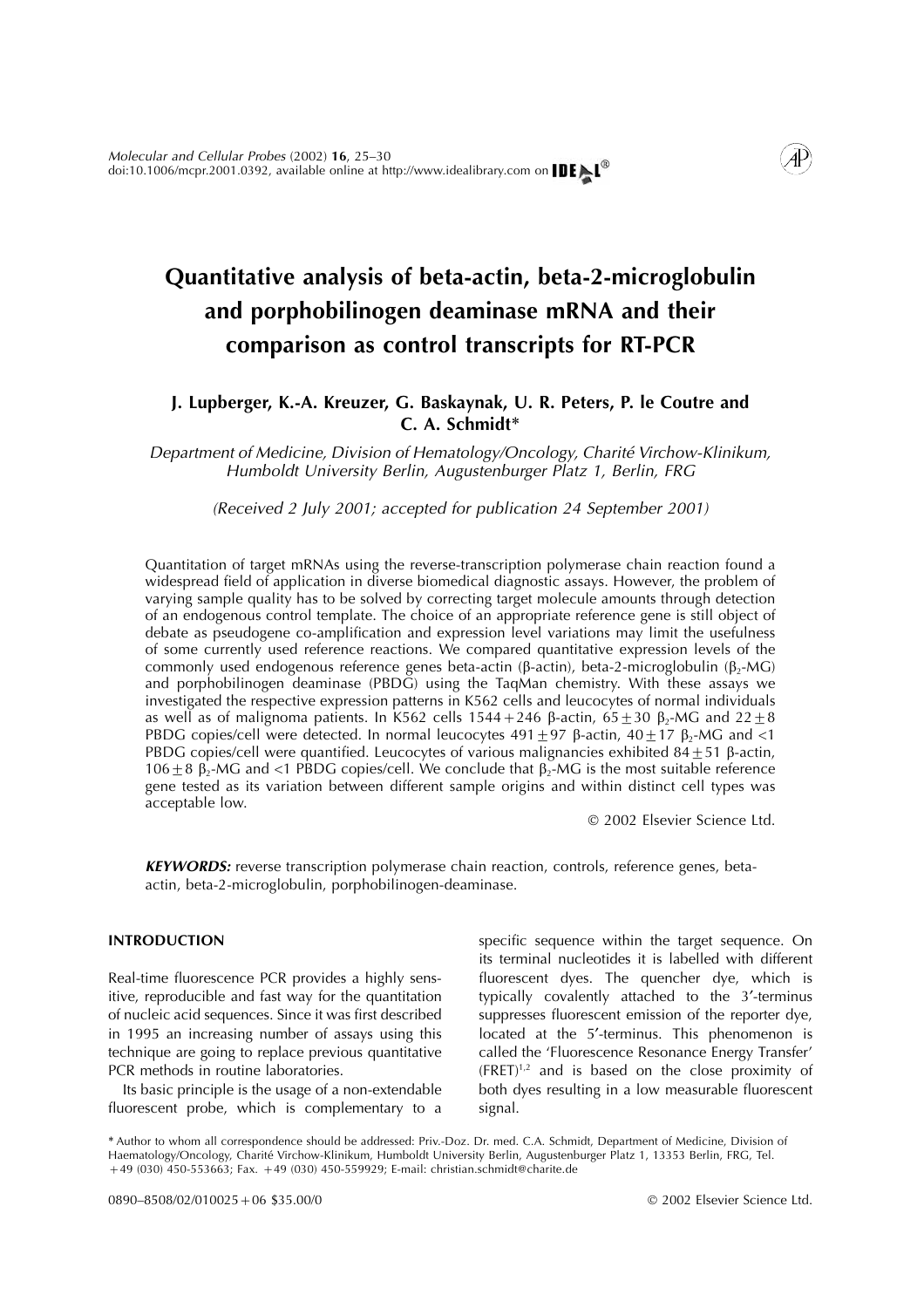In case of hybridization to the target sequence the log phase of growth. All extractions were performed Taq DNA polymerase cleaves the probe from the immediately after collection with a maximum prostrand during extension of the primers via its 5′-3′ cessing time of three hours until storage of extracted exonuclease activit[y.](#page-4-0)<sup>3</sup> Thus, the distance between RNA ( $-80^{\circ}$ C). Peripheral blood samples were colboth dyes increases and the reporter dye starts to emit lected into sterile heparin tubes (Sarsted, Numbrecht, a detectable fluorescent signal whose accumulation Germany). After centrifugation for 5' at  $400 \times g$  all is proportional to the starting amount of cDNA in leukocytes from the blood pellet were separated by the reaction. Compared to former semi-quantitative selective erythrocyte lysis (QIAmp RNA Blood Mini approaches the advantage of such real time PCR Kit; Qiagen, Hilden, Germany). Pellets were retechniques is the detection at the log-phase of the suspended in phosphate buffered saline (PAA Laboratamplification where no limiting reaction factors might influence the reaction kinetics. strainer (Becton Dickinson, Franklin Lakes, USA) in

the sensitivity and potential degradation of RNA dur- resuspension of the pellet. Cell density was subing the entire sample processing. Thus, varying sample sequently assessed using an automated cell counter qualities need to be corrected by co-amplification of (Casy 1; Scharfe Systems, Reutlingen, Germany) and an internal standard. The commonly used endo- the sample were diluted to a cell concentration of genous references belong to the group of 'house-  $2-4 \times 10^5$  per ml. With regard to potential deviations keeping genes'. In an ideal setting these genes are in terms of different cell densities we performed RNA constitutionally expressed by all cell types and should extractions of one cell sample at three different cell not be affected by any human disease. But even dilutions in parallel. Thus, 9 different samples were widely used reference genes like beta-actin, glycer-<br>obtained from one origin:  $3 \times 10^6$ ,  $3 \times 10^5$  and  $3 \times 10^4$ widely used reference genes like beta-actin, glycer- obtained from one origin: 3  $\times$  10<sup>6</sup>, 3  $\times$  10<sup>5</sup> and 3  $\times$  10<sup>4</sup> aldehyde-3-phosphate or hypoxanthine phospho- cells (QIAmp RNA Blood Mini Kit; Qiagen, Hilden, ribosyltransferase  $(HPRT)^4$  $(HPRT)^4$  $(HPRT)^4$  were criticised in the past because of possible pseudogene co-amplifications. Furthermore, actual transcription rates of most ref- of blood RNA were reverse transcribed (RT) into erence RNA transcripts with respect to different sampling procedures and various diseases are still bexamer primers ( $pd(N)_{6}$ ; Amersham Pharmacia Bio-

suitable for control reactions using the so called Technologies, Karlsruhe, Germany), 0.1 M di-TaqMan chemistry we developed absolute quan- thiotreitol (DTT; Life Technologies, Karlsruhe, Gertitative RT-PCR assays for beta-actin ( $\beta$ -actin), beta-2- many). After an initial denaturation ribonuclease microglobulin ( $\beta$ -MG) and porphobilinogen de- inhibitor (recombinant RNasin; Promega, Madison, aminase (PBGD). Furthermore, in order to study their USA) and RNA polymerase (SuperScript RT; Life Techexpression patterns *in vitro* and *in vivo* we determined nologies, Karlsruhe, Germany) was added. cDNA was their amount in K562 cells, normal peripheral blood stored at −20°C until being assayed. cells and peripheral leucocytes of malignoma We performed TaqMan PCR with a single pair of patients.  $\blacksquare$  patients for every reference gene separately. For  $\beta$ -

RNA extractions of K562 cells  $(n=4)$ , normal leuco- and the antisense primer within exon 2 and 3 (5<sup>'</sup>cyte preparations  $(n=4)$  as well as peripheral blood AgCgTACTCCAAAgATTCAggTT) of human  $\beta_2$ -MG leucocytes of chronic myelogenous leukaemia (*n*= cDNA. The intron spanned primer sequences pre-1), chronic lymphocytic leukaemia (*n*=1), acute my- vented genomic DNA co-amplification. elogenous leukaemia (*n*=1), mamma carcinoma (*n*= For 2MG we used the following fluorescent probe

ories, Linz, Austria) and filtrated through a 40 um cell In general, a major problem of cDNA synthesis is order to remove larger cell precipitations after the Germany) and suspended in 30 ul Tris/HCl buffer. A maximum amount of 1000 ng cell line RNA and 8 ul cDNA. The RT mixture contained  $100 \mu M$  random unknown. tech, San Francisco, USA), 2·5 mM dNTP (Life Tech-In order to evaluate which reference genes may be nologies, Karlsruhe, Germany),  $10 \times PCR$  buffer (Life inhibitor ( recombinant RNasin; Promega, Madison,

actin primer oligonucleotides were designed to hybridize within the 5′-untranslated region of exon 1 **MATERIALS AND METHODS** (sense) and within exon 2 (antisense) of human  $\beta$ actin cDNA.<sup>5</sup> The sense primer of  $\beta_2$ -MG was within The following samples were investigated: separate exon 1 and 2 (5'-TACATgTCTCgATCCCACTTAACTAT)

1), B-cell non-Hodgkin lymphoma (*n*=2), multiple oligonucleotide: 5′-CTCACgTCATCCAgCAgAgAATgmyeloma (*n*=2) and colon carcinoma (*n*=2). The gAAAgTCA, which was labelled at the 5′-terminus K562 cell line grew in 90% RPMI 1640 medium with the reporter dye 6-carboxy-fluorescein phosincluding glutamax-I and 10% fetal bovine serum phoramidite (FAM) and 6-carboxy-tetramethyl-rhod- (Life Technologies, Karlsruhe, Germany). To minimize amine (TAMRA) at the 3′-terminus as the quenching cell cycle variations samples were all taken during the dye. The sense primer for PBGD was located within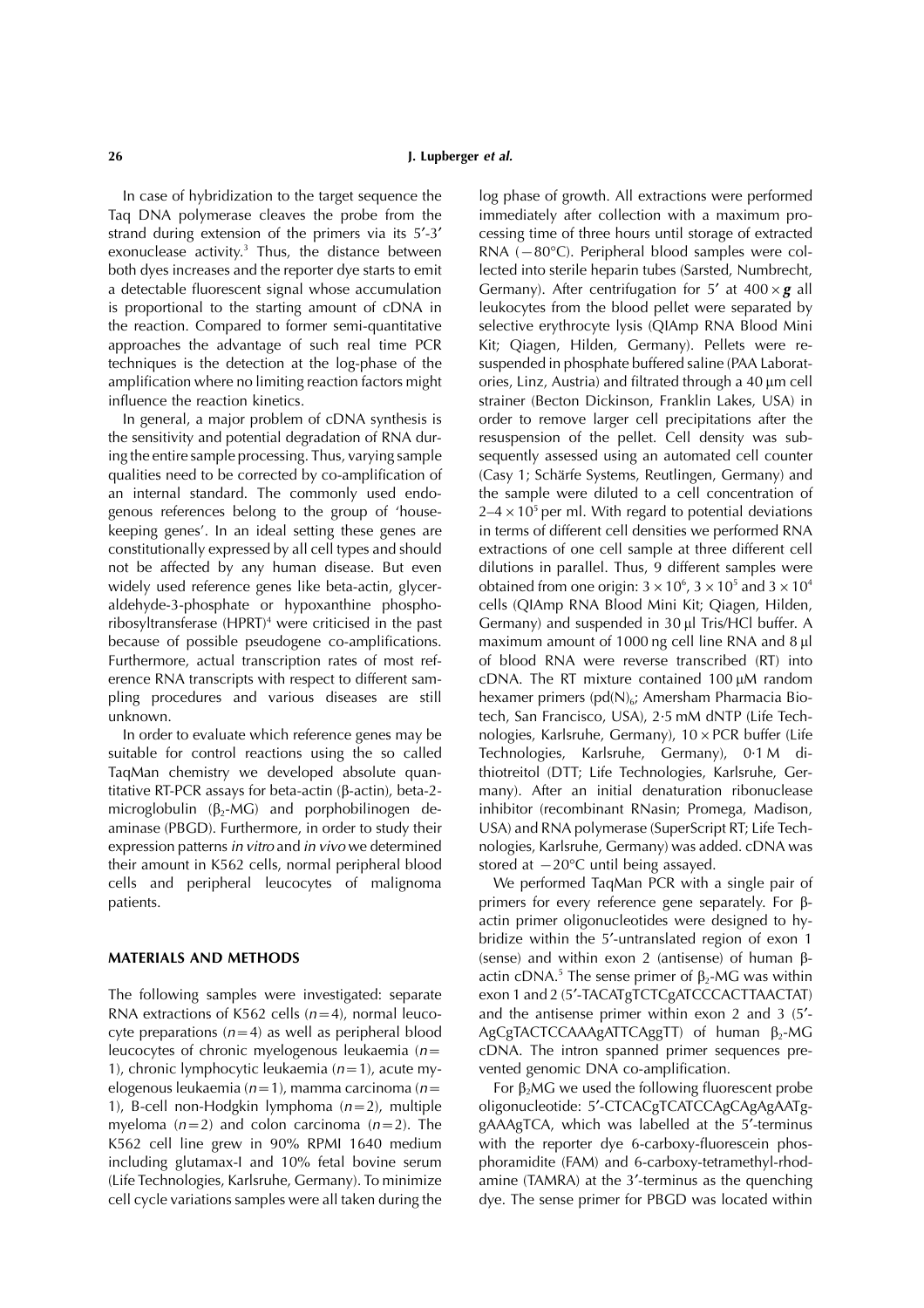exon 1 and 2 (5′-TgCAACggCggAAgAAAACA), and target RNA amount per cell. In Figure 2 this ratio is the antisense primer in exon 7 (5′-AgATggCTC- shown obtained from the different cell types. The CgATgg) of human PGBD cDNA. Here the probe average transcript level of beta-actin in the K562 sequence was 5'-CCAAAgATgAgAgTgATTCgCgTg, extractions was 1544 copies/cell (sp: 246 copies/cell), also labelled with the reporter dye FAM (5'- terminus) 491 copies/cell (sp: 97 copies/cell) in the healthy and the quenching dye TAMRA (3'-terminus). All blood donors and 84 copies/cell (sp: 51 copies/cell) oligonucleotides were synthesised by TIB Molbiol Inc in leucocytes derived from different cancer patients

ibrator dilution series for each reference gene ranging average transcript amount of  $\beta$ -MG in K562 was 65 from  $10^7$  to 10 copies per 2  $\mu$ l. The required amount of specific cDNA was amplified from RT material of copies/cell) in normal leucocytes and 106 copies/cell healthy human blood with specific primers. In case (sp: 8 copies/cell) in cancer patients (*P*-values between of  $\beta_2$ -MG we performed plasmid specific PCR after each group was >0.05 but <0.001 between K562 cloning the target sequence into the pCR2.1-TOPO cells and the cancer patients; n.s.). For PBGD, the vector (TOPO TA Cloning Kit; Invitrogen Corp., Carls- average expression level of K562 was 22 copies/cell bad, USA) using the M13 priming site on the LacZ $\alpha$  (sp: 8 copies/cell), 0·007 copies/cell (sp: 0·003 copies/ fragment. After extraction from a 3% agarose gel cell) in healthy blood donors leucocytes and 0·001 (QIAquick Gel Extraction Kit; Qiagen, Hilden, Ger- copies/cell (sp: 0.0009 copies/cell) in leucocytes of many) the optical density was measured at 260 nM the cancer patients. The *P*-value between healthy in a photometer and the number of copies was cal-<br>culated. On every TaqMan PCR plate all the cal-<br>while means were significantly different between ibration standards and cDNA samples were detected K562 cells, normal leucocytes and cancer patient in duplicates using the ABI PRISM 7700 Sequence leucocytes (*P*<0·001). Detection System (Perkin-Elmer Applied Biosystems, Foster City, USA) over 45 PCR cycles.

sample follows a sigmoid growth function (Fig. 1A). reactions are performed. However, this can be com-<br>The cycle when the signal exceeds a set threshold plicated by altered reference gene transcription within The cycle when the signal exceeds a set threshold plicated by altered reference gene transcription within value (Ct; threshold cycle) is directly correlated to one individual or between different sample material.<sup>6</sup> the calculated copy value of these dilution. Thus, the In search of a suitable control target we investigated absolute copy amount of an unknown DNA sample three widely used reference genes with respect to can be calculated from the regression curve of the their expression stability. We found comparable tran-<br>logarithmic scaled standard Ct values against the scription levels within and between all samples for logarithmic scaled standard Ct values against the linear scaled standard copy amounts (Fig. 1B). With  $\beta$ -MG and conclude that it is the most suitable our approach we obtained correlation coefficients (*r*) endogenous reference from those tested. PBGD alfor beta-actin of 0.999, for  $\beta_2$ -MG of 0.999 and for though shows a comparable average transcription PBGD of 0.998. Figure 1C shows the corresponding rate in healthy blood donors and different cancer results of the used standard series on a 3% agarose patients, but in the latter case with relatively high gel. All assays were able to amplify a minimum variations and with a very low absolute expression amount of 10 copies target cDNA per  $2 \mu l$  sample. Intra-assay coefficients of variation (CV) were  $6\%$  ( $\beta$ - cells are acceptable, but, surprisingly, the degree of actin), 10% (2-MG) and 27% (PBGD). Inter-assay its expression varies from K562 cells > cancer patients CV were 7% ( $\beta$ -actin), 3% ( $\beta$ <sub>2</sub>-MG) and 16% (PBGD),  $\Rightarrow$  normal donors.<br>as calculated by variation from the mean of three Furthermore,  $\beta$ <sub>2</sub>-MG appears to be expressed in a as calculated by variation from the mean of three were set into the RNA extraction. As a result we pressed by every single cell. Possibly, PBGD tran-

(Berlin, Germany). was. Differences between the cell types were sig-For TaqMan PCR calibration we generated a cal- nificant as assessed by Students' *t*-test (*P*<0·001). The copies/cell (sp: 30 copies/cell), 40 copies/cell (sp: 17 cells and the cancer patients; n.s.). For PBGD, the while means were significantly different between

## **DISCUSSION AND CONCLUSIONS**

**RESULTS** The advantages of the TaqMan method regarding absolute quantification of DNA sequences can also During TaqMan PCR fluorescence kinetic of a given be used for cDNA samples if appropriate control one individual or between different sample material.<sup>6</sup>  $\leq$  1 copies/cell). The differences of  $\beta$ -actin in all tested

separate measurements of the same cDNA. Genomic suitable amount per cell. As one single PBGD RNA DNA samples remained steadily negative over 45 transcript does represent less than one cell it can be cycles of TaqMan PCR. Absolute copy numbers were speculated that it does not fulfil the criteria of an calculated back to the initial cell numbers, which 'housekeeping gene' which is expected to be exobtained a copy/cell-ratio representing the average scription is restricted to certain subpopulations of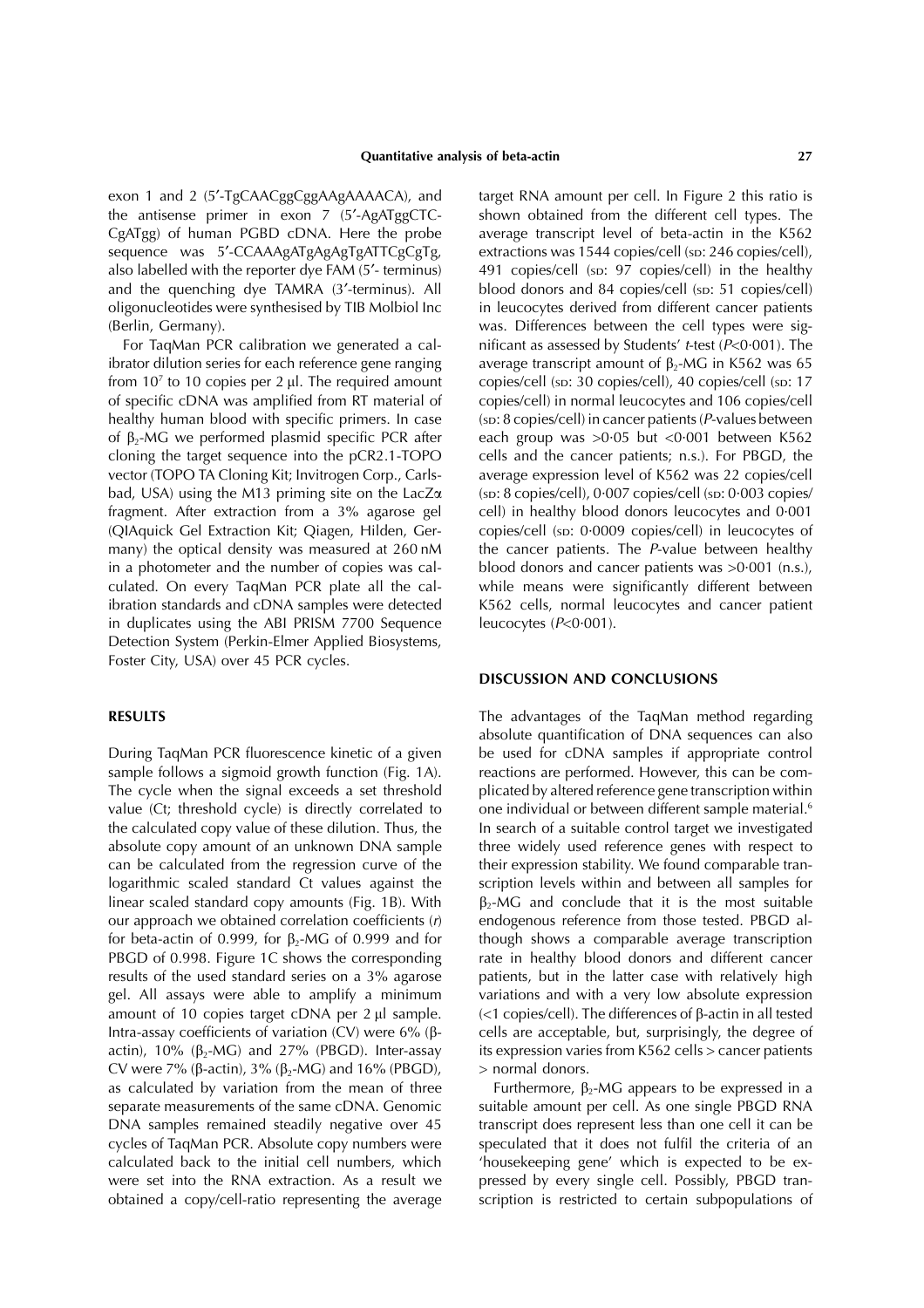

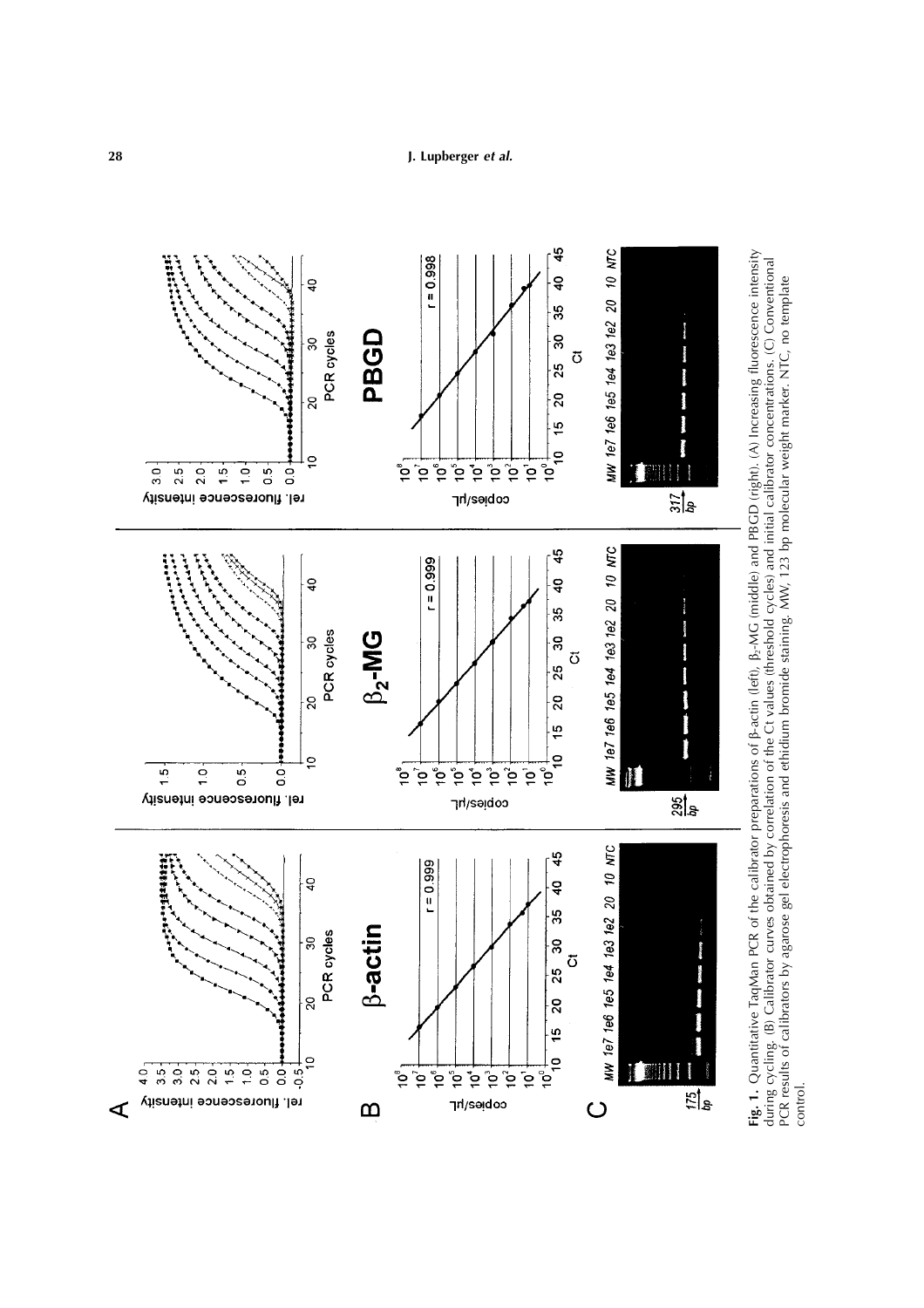<span id="page-4-0"></span>

**Fig. 2.** Expression of reference genes in K562 cells, leucocytes of healthy blood donors and leucocytes of various cancer patients. For graphical reasons absolute amounts of PBGD transcripts are multiplicated by 10<sup>4</sup>. P-values of significance: ∗<0·001; ∗∗<0·01; ∗∗∗>0·05.

leucocytes. Finally, we were able to detect β-actin **ACKNOWLEDGEMENTS** and  $\beta$ <sub>2</sub>-MG transcripts in as little as 10 000 cells. Even if not representative for a sufficient number of cells This work was supported by a grant from the Deutsche<br>
for a surface the block of the blank overtonce lose Carreras Leukämie-Stiftung (DJCLS-R22). these genes can be used to detect the blank existence of a minimum of  $10<sup>4</sup>$  cell/per reaction.

It was claimed that RT-PCR has a sensitivity of 1 molecule per 10<sup>6</sup> cells. However, this is an theoretical **REFERENCES** assumption as the RNA content of  $10^6$  cells  $(5-8 \mu g)^7$ cannot be analyzed in a single reaction. Thus, an 1. Livak, K. F., Flood, S. J., Marmaro, J., Giusti, W. & amount of cDNA must be defined which represents Deetz, K. (1995). Oligonucleotides with fluorescent amount of cDNA must be defined which represents<br>a minimum number of cells According to our ob-<br>dyes at opposite ends provide a quenched probe system a minimum number of cells. According to our ob-<br>servation  $10^5$  cells harbour  $4.9 \times 10^7$   $\beta$ -actin copies<br>or  $3.9 \times 10^6$   $\beta$ -MG copies (healthy blood donors).<br>We therefore suggest that these molecule numbers<br>2. Förs should be considered to guarantee that the quan-<br>*Annulus und Fluorescent at Page 10*<sup>5</sup>– $\frac{1}{25}$ 

genes which again is obligatory for constitutionally activity of Thermus aquaticus DNA polymerase. *Pro-*<br> **EXECUTE:** PROTECTER CONTROLLY CONTROLLY A POSTAGE AT A POSTAGE A PROTECTER POSTAGE A PROTECTER OF the PARTICUSH A expressed control genes. Furthermore, their con-<br>tribution within and between different tissues is of *United States of America* 88, 7276–80. tribution within and between different tissues is of<br>importance for future investigations. Further studies<br>should aim to clarify this and possibly to identify<br>superior control RNAs.<br>Cellular Probe 10, 481–3.

- 
- 2. Förster, V. T. (1948). Zwischenmolekulare Energie-<br>wanderung und Fluoreszenz. Annals of Physics 2. 55–
- titative results represent at least  $10^5$  cells.<br>
It is now of interest whether all leucocyte types<br>
2. Holland, P. A., Abramson, R. D., Watson, R. & Gelfand,<br>
2. H. (1991). Detection of specific polymerase chain<br>
contri
	- superior control RNAs. *Cellular Probe* **10**, 481–3.